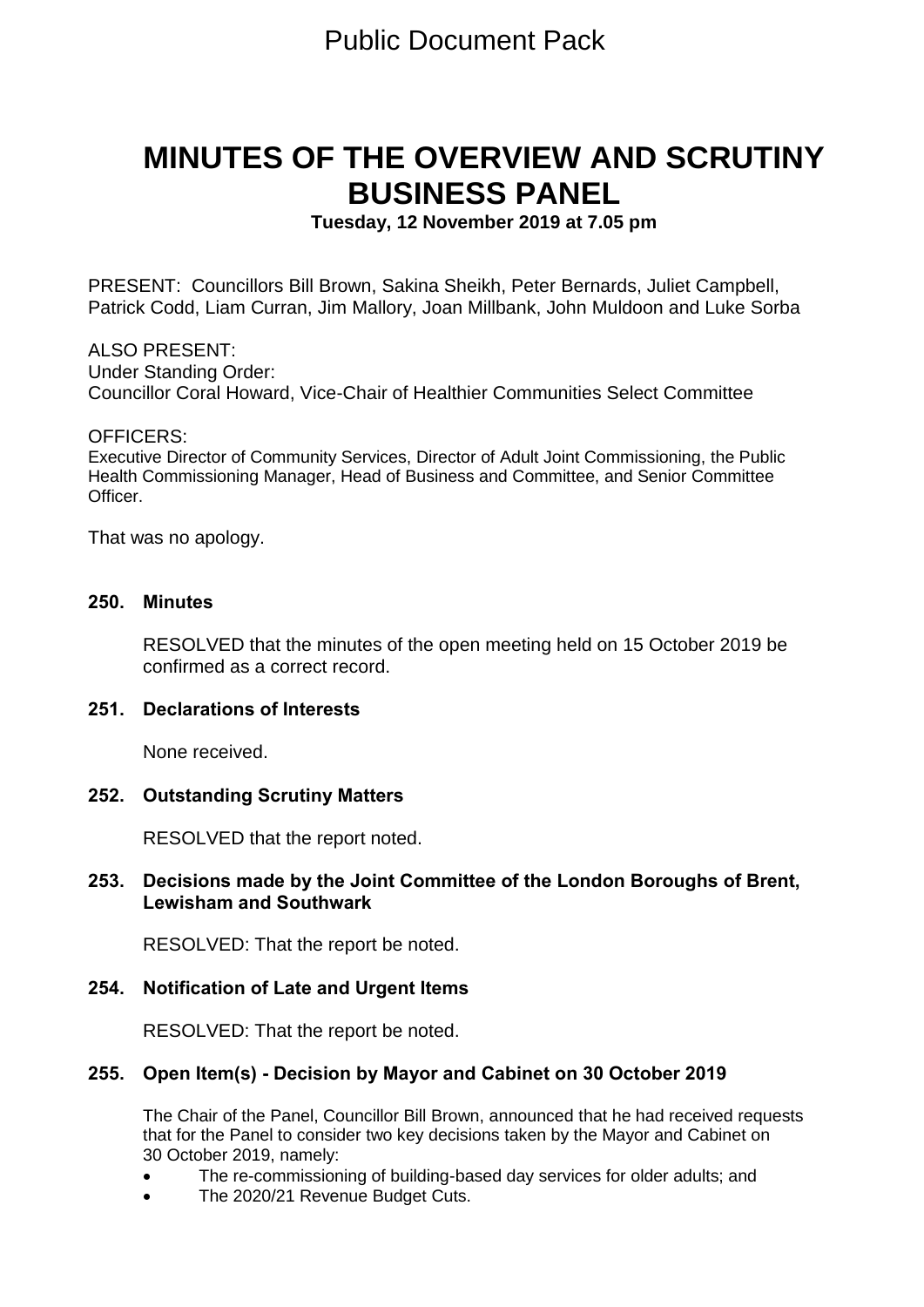The Chair invited presentations on the matters, highlighting that the decisions for consideration would be implemented on 13 November 2019, unless called-in by Members of the Panel.

#### **1. Re-commissioning of Building-Based Day Services for Older Adults**

The Director of Adult Joint Commissioning, and the Public Health Commissioning Manager gave an oral report to the Panel about re-commissioning of buildingbased day services for older adults.

The Panel noted feedback on consultation undertaken about proposed changes to commissioned day services, together with the decision by the Mayor and Cabinet whereby it a proposal for the future re-commissioning of older adult day services was agreed. The Chair highlighted the implication of the decision, advising that older adults' day service provision in Lewisham currently operating at Cedar Court, Cinnamon Court and the Calabash Centre would be provided as a single service offer.

In response to questions raised by Councillor Sakina Sheikh, Vice Chair of Overview and Scrutiny Committee, the Officers confirmed to the Panel that the consultation period was longer than usual following a request by Members of Healthier Communities Select Committee to extend the timetable. It was stated that the consultation exercise included notification on the Council's website, with a link to a survey questionnaire, and a hyper-link to key stakeholders' portals, with a request that they forward the posting onto their networks and contacts.

Continuing with their response to questions by Councillor Sheikh, the Officers confirmed to the Panel that letters were sent to services users directly affected by the proposals, and their families, with an invitation that they discuss concerns they might have with Council officials. It was stated that an independent advocacy service was also organised to further support the consultation exercise.

In relation to an enquiry about procured arrangements by Councillor Sheikh, the Officers advised the Panel that it was normal to review the effectiveness of service provision as the end of a contract agreement. This, as part of the review of adults' day centres, equality, environmental and budget implications were considered, including the impact on service users and their families. It was stated that during the exercise, data from contract monitoring highlighted that users' footfall across the centres were declining, hence the proposal to combine the three centres to ensure efficient use of resources, with a view secure a significant amount of savings for reinvestment into the service.

Commenting on the Officers' responses, Councillor Sheikh acknowledged the need for budget savings and reinvestment. Councillor Sheikh was however of a view that because the two community-led social groups currently operating out of the Calabash Centre comprised of African-Caribbean and Asian elders, equality should have been at the heart of the decision. In particular, the Council was supportive of environments that reflected identify, culture and diversity in the borough positively. Furthermore, migration policies supported plans for spaces to be made available for Black and Minority Ethnic Group (BMEG). Councillor Sheikh concluded that she was therefore unconvinced about the rationale to recommission three existing services as a single service operating from the Calabash Centre at a time when Lewisham was seeking recognition as a borough of culture.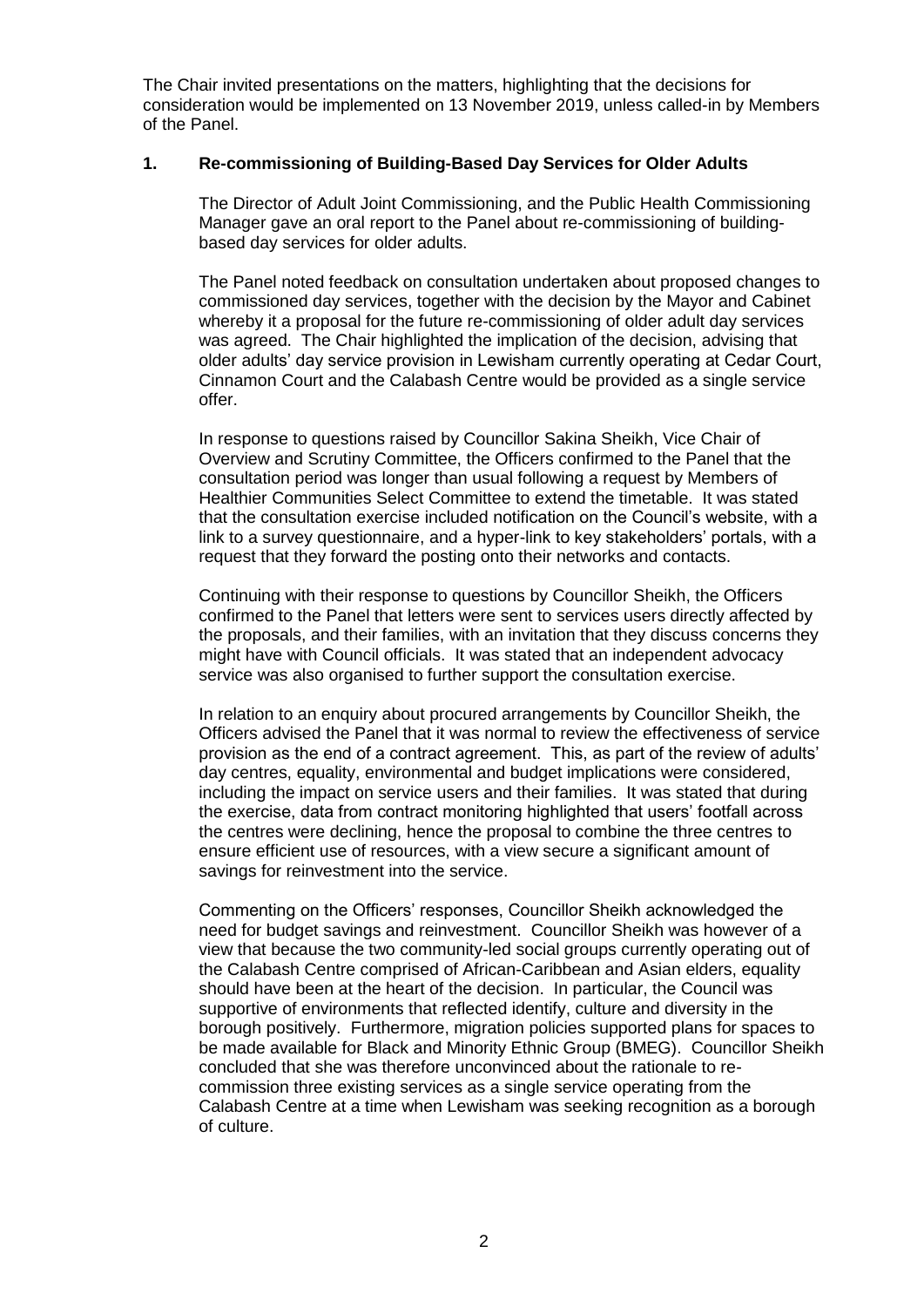Councillor Patrick Codd, the Labour Group Representative, also expressed views, drawing attention that some respondents to the consultation questionnaire had queried the figures presented about the decline in service users' footfall at adults' day centres in Lewisham.

In response to questions by Councillor Codd, the Officers confirmed to the Panel that day services in Lewisham were promoted as an option when co-ordinating older adults' social care pathways.

In a follow-up question by Councillor Codd, the Officers informed the Panel that no academic comparison or benchmark activities with other London boroughs were undertaken prior to presenting the proposal at the Mayor and Cabinet's meeting for consideration. Notwithstanding that, the equality analysis undertaken during the review exercise provided an insight that combining the three venues as one service offer would serve Lewisham's diverse older adults' client-group whose care needs had been assessed under the Social Care Act 2014.

Councillor Peter Bernards, Chair of Housing Select Committee stated that the report upon which the decision was based contained a statement that staff at the Calabash Centre had complained that the data about users' footfall was contrary when compared to that shown in their service records. In response, the Officers advised the Panel that the data was derived from contract monitoring activities with care providers over time.

In light of further questions by Councillor Bernards, the Officers confirmed to the Panel that cultural needs of clients were addressed as part of their individual care plan. Therefore, views from users and their families during the consultation exercise, not those from the wider community, were taken on board when formulating the proposal upon which the Mayor and Cabinet's decision was based.

Following on from the latter response by Officers, Councillor Juliet Campbell, Chair of Safer Communities Select Committee stated that it had become clear why objections by the Lewisham Pensioners' Forum were not considered. Councillor Campbell expressed a disappointment by the fact, commenting that the Forum represented views of the wider community of older adults in Lewisham. Councillor Campbell commented that the information could have provided an insight of older adults' requirements across the board, in particular the use of the Calabash centre.

In response to a question by Councillor Campbell, the Officers reiterated to the Panel that the Council was not seeking to undermine or alter the wider uses of the Calabash Centre, but rather to provide a single venue based on information collated overtime. Thus the consultation, and ultimately the proposal considered by the Mayor and Cabinet, were specific to the commissioned of day service offered to older adults with eligible social care needs under the Social Care Act 2014.

In a follow-up question by Councillor Campbell, the Officers informed the Panel that a substantial number of older adults were choosing direct payments as their preferred option of support. That was evident in the view, as the level of footfall to older adults' day centres were diminishing. Hence, Cedar Court, Cinnamon Court and the Calabash Centre were earmarked for consolidation as one service offer, as the buildings were considered unsuitable for their current usage.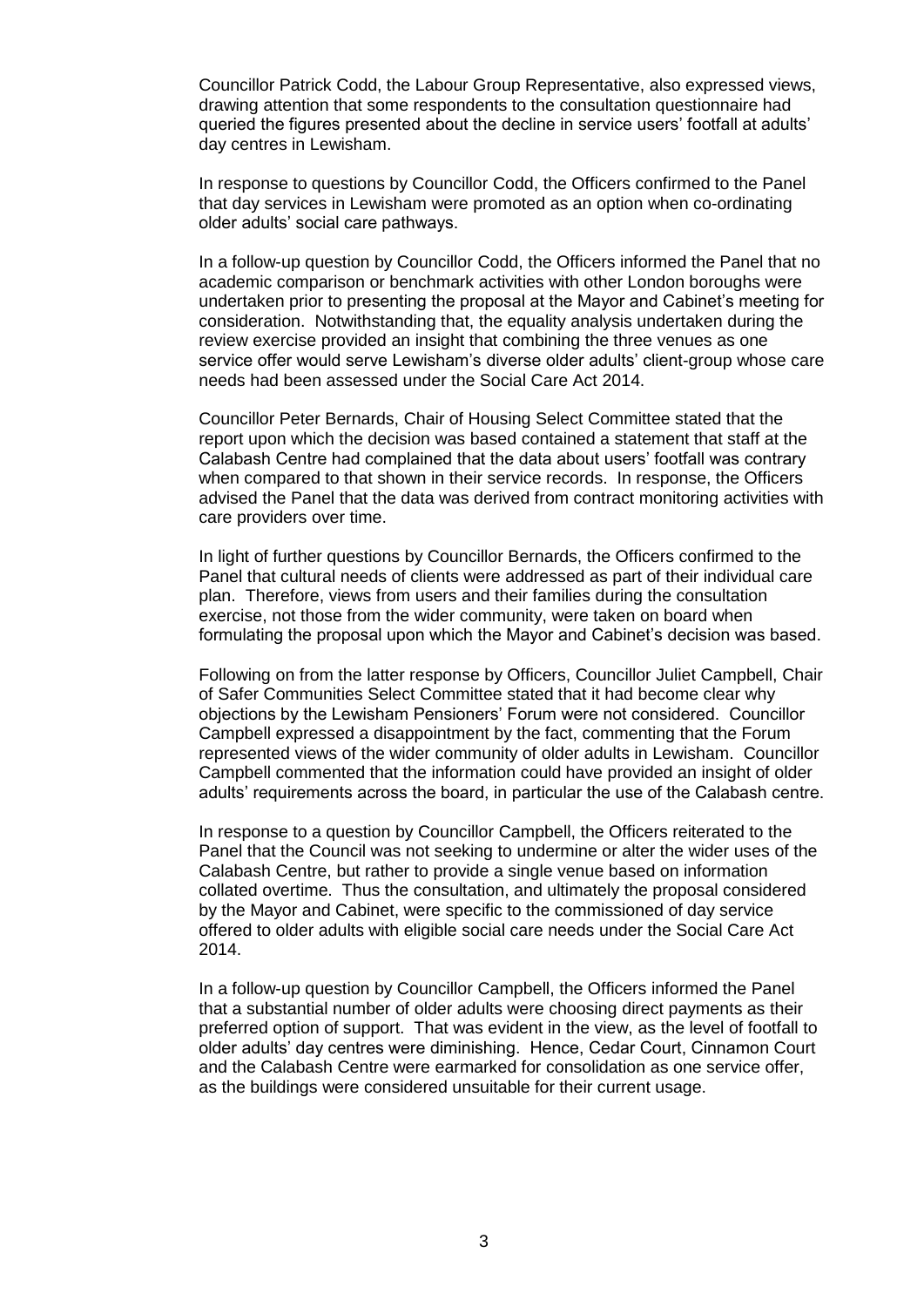Councillor John Muldoon, Chair of Healthier Communities Select Committee, informed that he had received complaints from members of the community that they became aware that the Mayor and Cabinet was considering a proposal to consolidate the services two days before the decision was taken.

In light of an enquiry by Councillor Muldoon, the Head of Business and Committee advised the Panel that the usual 28 Days' period publication notice for a key decision was not required because the report upon which the Mayor and Cabinet's decision was based was publicised under the 'Urgency Rule'. It was clarified to the Panel that provision for dealing with urgent reports was prescribed by statute, and formed part of procedural rules in the Council's Constitution.

Commenting on the latter response, Councillor Muldoon pointed out that the decision in question had significant implications for older adults in Lewisham. In particular, service users and other key stakeholders had informed that they were unable to co-ordinate views and responses in time because of late publication of the report. Councillor Muldoon expressed a view that scrutiny had to be effective, therefore, care should be taken not to set a precedent by submitting late reports on proposals to the Mayor and Cabinet, particularly those with a significant impact on the community at large, or a group of people within the community.

Following a statement by the Executive Director of Community Services, Councillor Bernards clarified that he was not critical of Officers' efforts, but that his earlier enquiry was in light of inconsistencies in data provided by the Council when compared to those held by staff at the Calabash Centre. Councillor Bernard's thanked the Officers for an excellent piece of work in putting together the findings following an extensive consultation exercise. The latter statement was echoed by Councillor Joan Millbank, Labour Group Representative, who commented that the Deputy Mayor should have been present to answer questions on the decision to combine the adults' day centres.

In light of comment by Councillor Millbank, the Chair confirmed that Executive Members had a standing invitation to attend meetings of the Overview and Scrutiny Business Panel.

Councillor Millbank made an enquiry and in response, the Officers advised the Panel that the policy context of the proposal about adults' day services stemmed from provisions under the Social Care Act 2014, which emphasised on the use of personal budgets and direct payments to promote individuality. Thus, 'personalisation' had presented an opportunity for eligible users to have greater flexibility over how services should be delivered to them.

The meeting was addressed by Councillor Coral Howard, Vice-Chair of Healthier Communities Select Committee under Standing Order.

Councillor Howard expressed a disappointment at the decision taken by the Mayor and Cabinet, commenting that of the three centres offering day services to older adults in Lewisham, the Calabash represented a special provision for the BAME group. Thus, in view of the iconic significance, steps should be taken to evolve the Calabash Centre for improvement, rather than combining it as part of a single offer.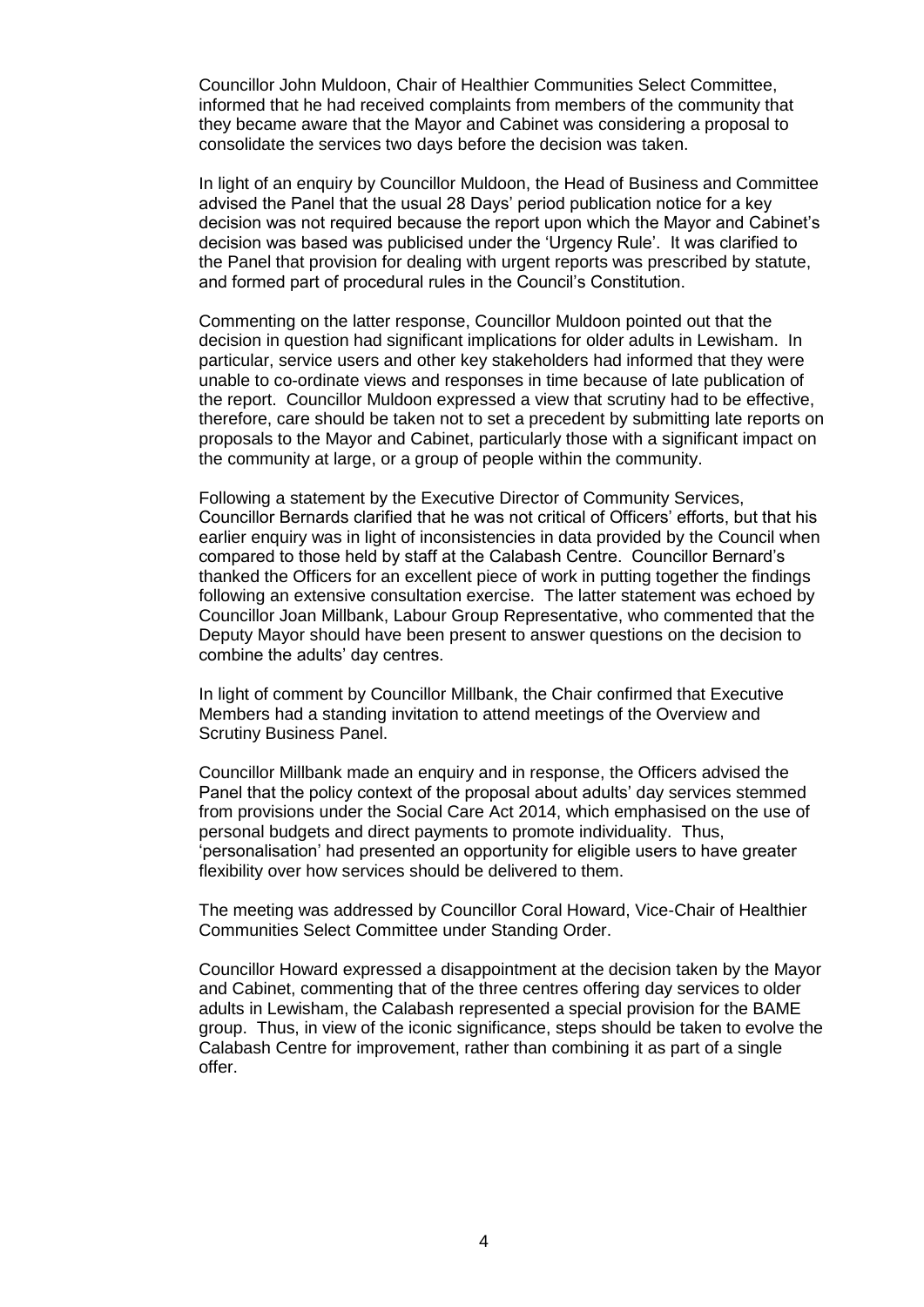The meeting also noted a concern echoed by Councillor Howard about the late publication of the report. Councillor Howard informed the Panel that she had also received complaints from service users and their families that they felt ousted from the decision process because of insufficient notice about the proposal.

In light of a question by the Chair, Councillor Howard stated that the report upon which the Mayor and Cabinet's decision was based had no data to support views that the introduction of direct payments had led to considerable reduction in the demand of adults' day care centres in Lewisham. Councillor Howard stated she was therefore unconvinced that 'personalisation' had resulted in a decline in the use of the Calabash Centre.

The Co-ordinator of the Calabash African-Caribbean Group also addressed the meeting, echoing similar concerns about complaints by service users and their families in relation to late publication of the report prior to the decision. The Coordinator also highlighted differences in data held at the Calabash Centre and those outlined in the report that was considered at the Mayor and Cabinet's meeting on 30 October 2019 to refute a claim about declining use of the Calabash Centre by service users. Other issues highlighted by the Co-ordinated were related to the cultural aspects of the Calabash Centre as a day provision for BAME older adults.

In response of an enquiry, the Officers advised the Panel that transport arrangements to and from the Calabash Centre currently provided by Voluntary Services Lewisham who had modelled the routes for a combined service offer would be implemented to ease clients' movements from Cedar Court and Cinnamon Court.

Commenting on the latter response by Officers, the Co-ordinator from the Calabash Centre advised the Panel that care workers had been trained not to rush older adults when transporting them to offsite venues. Therefore, it was unlikely that mitigation of transportation arrangements would be effective because of delays to get clients to and from service site.

Councillor Luke Sorba, Chair of Children and Young People Select Committee echoed statements by the presenting Officers, commenting that the changes to adults' day services in Lewisham were based on data collated about users' need, with a view to re-invest potential savings in a combined service. It was also pointed out that the Officers had informed that a large proportion of users had indicated that they would welcome the idea of an integrated service. Councillor Sorba was also of a view that there was no evidence that the Calabash Centre was to provide services solely to older adults from the BAME community.

Councillor Liam Curran, Chair of Sustainable Development Select Committee commented that data in the report upon which the decision was based had assumptions about usage across the three centres. Thus, clarify was required about the discrepancies in data. Councillor Sheikh added that the Council ought to also consider other consultation methods based on client groups operating from the Calabash Centre.

The meeting noted comments by Councillor Jim Mallory, Chair of the Public Accounts Select that if the Council intended to sustain the Calabash Centre, it should not accept the data that the building was under-utilised. Councillor Mallory stated that clarity was required as to whether the Calabash Centre should operate only as a day centre for older adults from the BAME group in Lewisham.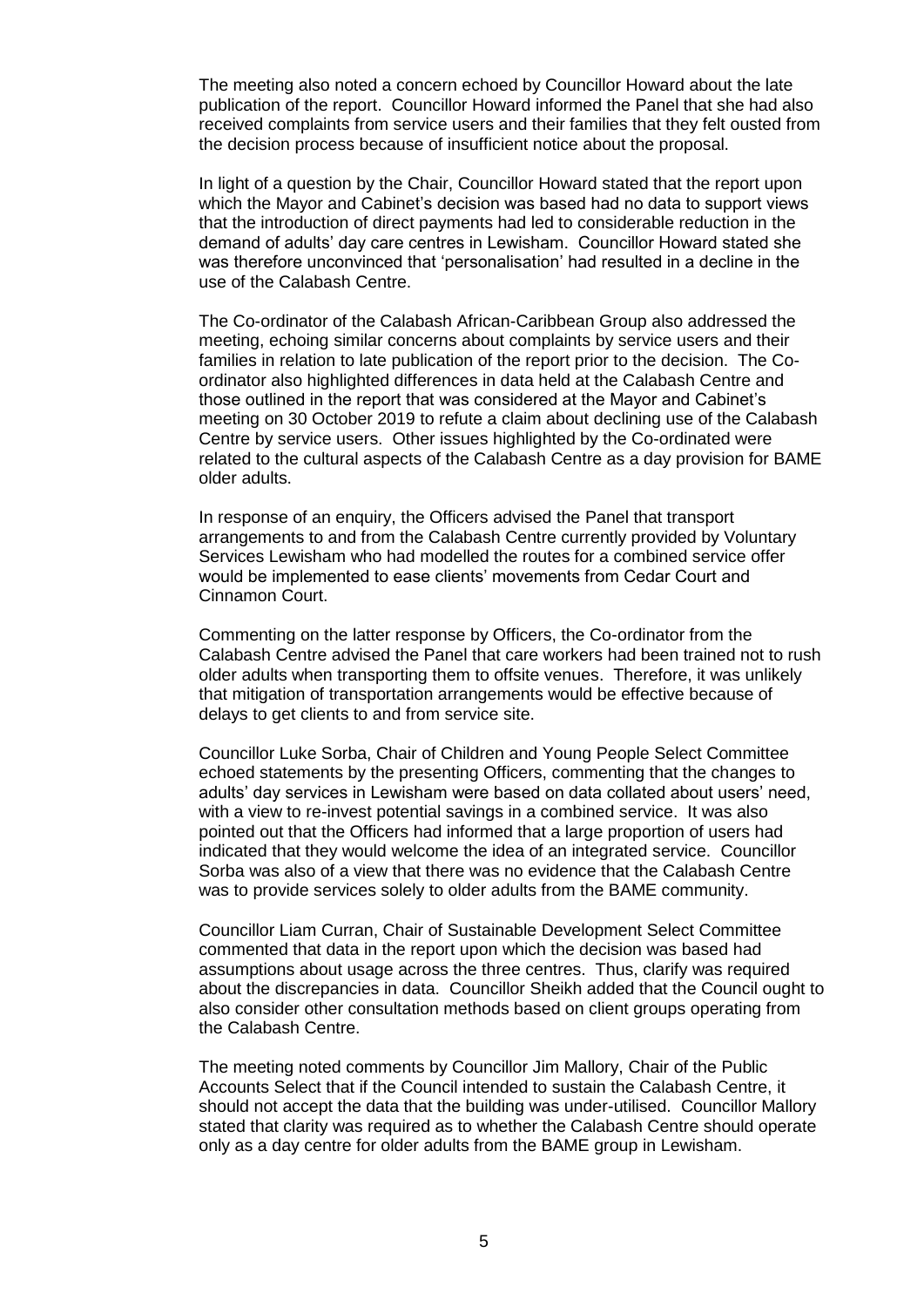On behalf of the Panel, the Chair thanked the Officers, Councillor Howard, and the Co-ordinator of the Calabash African-Caribbean Group re for their respective contributions at the meeting. The Chair also summarised the concerns expressed at the meeting as follows:

- the decline in users vs the need of users;
- discrepancies in data held by the Council and those by the service contractors;
- the nature of consultation;
- evolution of the Calabash Centre in relation to what was, and what had been proposed; and
- budget implications.

Following his summation, the Chair requested a way forward. Councillor Muldoon seconded a proposal by Councillor Curran that the decision should be referredback to the Mayor and Cabinet, and that was agreed by the Panel. Members unanimously endorsed statement by Councillor Mallory following the motion, and the Panel

RESOLVED: That the decision taken by the Mayor and Cabinet be called-in, in order to enable the Mayor and Cabinet re-consider appraisal by officers of the consultation exercise, and reason for Recommendation 2 in view of:

*A clash between the purpose of the report – namely to deal with the contract for adults' day care service provision – the wider purpose and use of the Calabash Centre as a venue for Black and Ethnic Minority residents in Lewisham.*

#### **2. 2020/21 Revenue Budget Cuts**

The Panel also received an oral briefing by the Executive Director of Community Services in relation to 2020/21 Revenue Budget Cuts as it relate to social care and health matters. It was recognised that the Public Health Budget was under pressure, but administrative savings could be achieved by combining the two Health Visiting contracts.

In relation to questions raised, the Executive Director advised the Panel that work was underway to combine existing contracts to support more joinedup approach to service delivery. It was confirmed that discussions between Lewisham and Greenwich Trust were ongoing, and a conclusion would not be reached until confirmation of the grant amount to be received. Thus, a decision about the model to be applied had not yet been made.

Commenting on the submission, the Panel expressed a view that steps should be taken not to compromise provision by appointing unqualified health professionals to deliver the services, in particular that the safety of children was paramount.

On behalf of the Panel, the Chair confirmed that the report would not be called-in. The Chair thanked the Executive Director of his presentation.

RESOLVED: That the update response be noted.